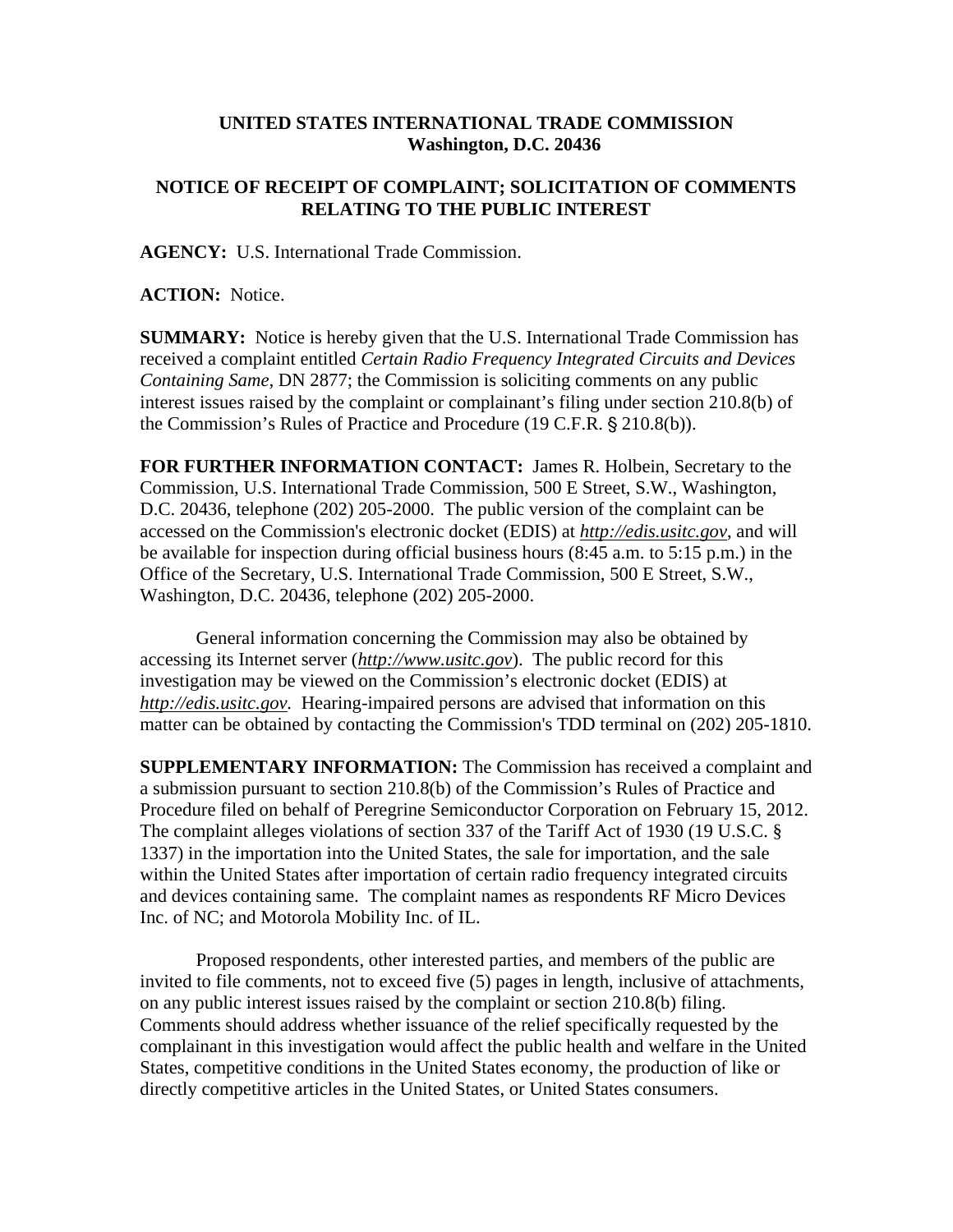In particular, the Commission is interested in comments that:

- (i) explain how the articles potentially subject to the requested remedial orders are used in the United States;
- (ii) identify any public health, safety, or welfare concerns in the United States relating to the requested remedial orders;
- (iii) identify like or directly competitive articles that complainant, its licensees, or third parties make in the United States which could replace the subject articles if they were to be excluded;
- (iv) indicate whether complainant, complainant's licensees, and/or third party suppliers have the capacity to replace the volume of articles potentially subject to the requested exclusion order and/or a cease and desist order within a commercially reasonable time; and
- (v) explain how the requested remedial orders would impact United States consumers.

Written submissions must be filed no later than by close of business, eight calendar days after the date of publication of this notice in the *Federal Register*. There will be further opportunities for comment on the public interest after the issuance of any final initial determination in this investigation.

Persons filing written submissions must file the original document electronically on or before the deadlines stated above and submit 8 true paper copies to the Office of the Secretary by noon the next day pursuant to section 210.4(f) of the Commission's Rules of Practice and Procedure (19 C.F.R. 210.4(f)). Submissions should refer to the docket number ("Docket No. 2877") in a prominent place on the cover page and/or the first page. (*See* Handbook for Electronic Filing Procedures, http://www.usitc.gov/secretary/fed\_reg\_notices/rules/handbook\_on\_electronic\_ filing.pdf). Persons with questions regarding filing should contact the Secretary (202-

205-2000).

Any person desiring to submit a document to the Commission in confidence must request confidential treatment. All such requests should be directed to the Secretary to the Commission and must include a full statement of the reasons why the Commission should grant such treatment. *See* 19 C.F.R. § 201.6. Documents for which confidential treatment by the Commission is properly sought will be treated accordingly. All nonconfidential written submissions will be available for public inspection at the Office of the Secretary and on EDIS.